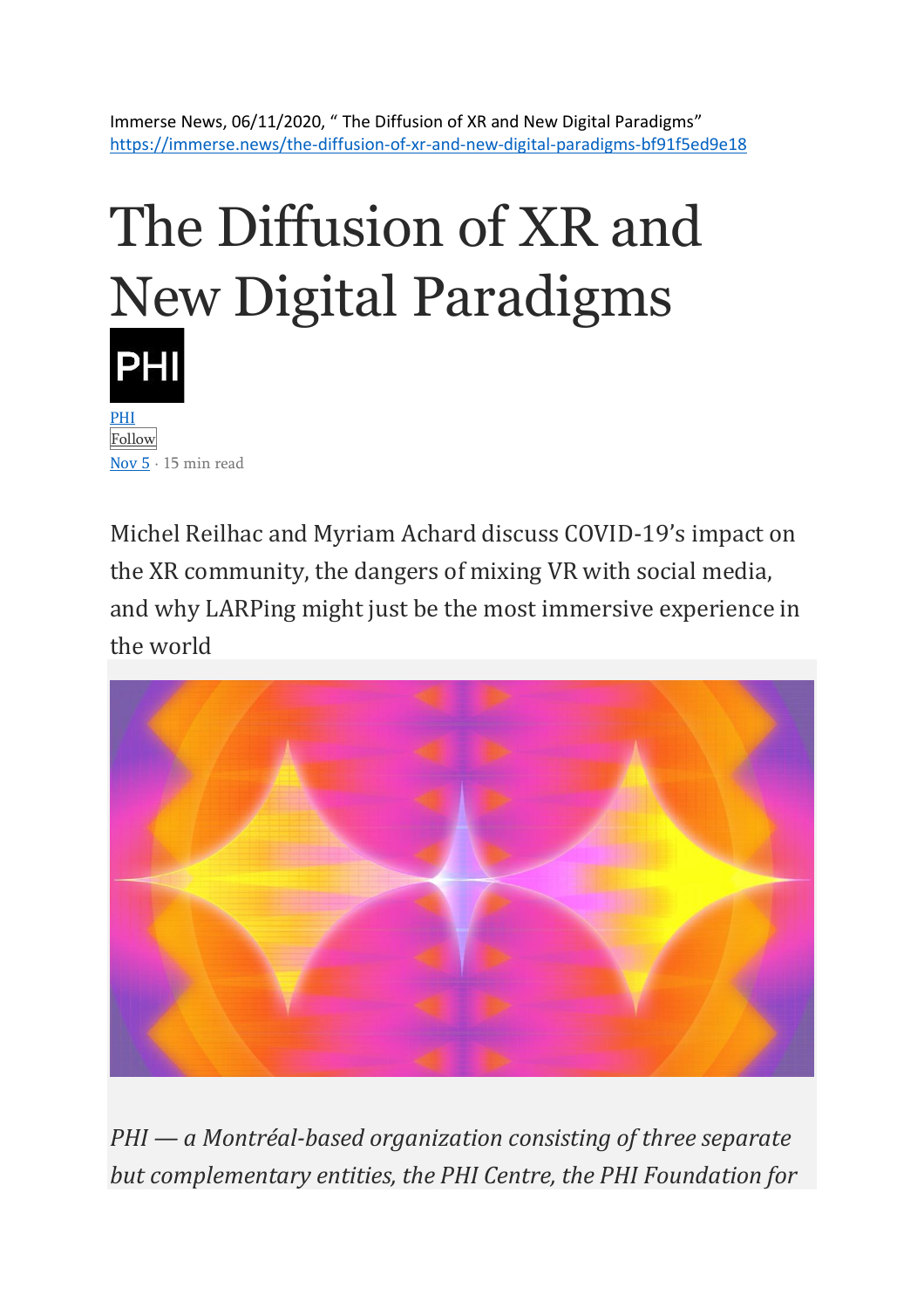*Contemporary Art and the PHI Studio — is guest editing the 37th issue of* Immerse*. We continue the series, Emergence, with this fourth article, a conversation between Michel Reilhac, curator for Venice VR and Myriam Achard, Chief, New Media Partnerships and Public Relations at PHI. Through these articles, we will explore how our approach has been shaped by new modes of art consumption, both online and offline, how we responded, what we've learned, and what has fundamentally changed during the global pandemic.*

As the use of VR grows, should the public have any reason to be concerned? Venice VR curator Michel Reilhac thinks so. PHI invited him to sit down with Myriam Achard, Chief of New Media Partnerships and Public Relations at PHI, to discuss what the tightknit XR community has gone through these past eight months. Despite a recent negative experience that changed his view of VR, Reilhac still remains quite positive about the future of immersive storytelling — as long as it's kept separate from social networking. We also took a deeper look at Venice VR's decision to rebrand as Venice VR Expanded and at how COVID-19 has forced the entire XR community to pivot their artistic initiatives for the better. The year 2020 may have taken the world of immersive storytelling by surprise, but Reilhac insists that the creativity in the field continues to grow at a dizzying pace.

Based out of Amsterdam, Reilhac is a freelance explorer who specializes in new forms of immersive and interactive storytelling. His work outside of co-curating Venice VR includes filmmaking, running the Venice Biennale College Cinema, and building bridges between the worlds of film and VR. As Chief of New Media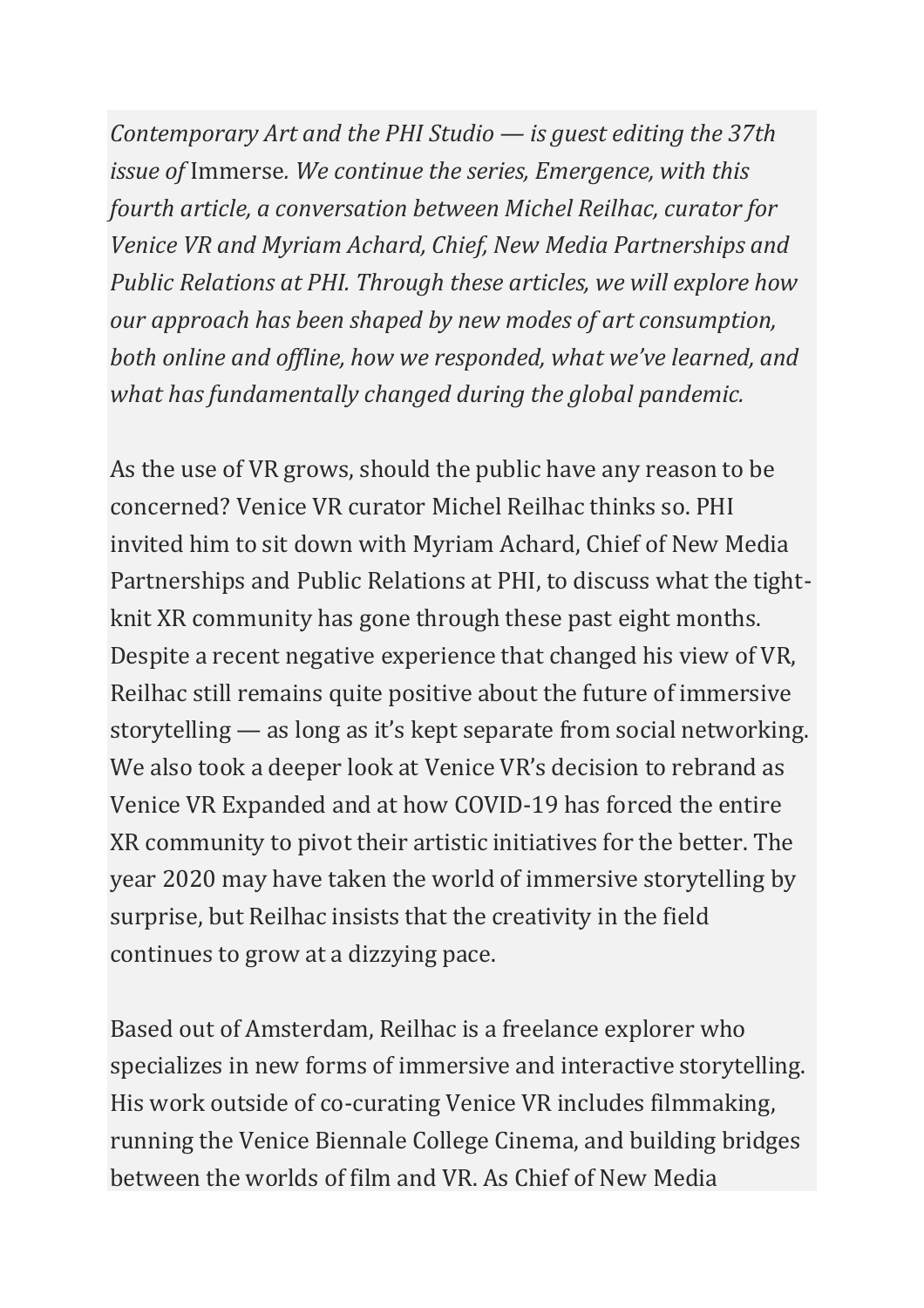Partnerships and Public Relations at PHI, Achard is the voice and face of PHI internationally.

This conversation was transcribed and then edited by Julia Borsellino for clarity and length.



Michel Reilhac, VR filmmaker and VR curator for the Venice Biennale International Film Festival, and Myriam Achard, Chief, New Media Partnerships and Public Relations at PHI. (PHI)

**ACHARD**: You're a very busy man, Michel, and we're very grateful that you accepted to speak with us. Our conversation will be separated into three parts: the new reality, the prototypes, and the new possibilities. This pandemic has put the immersive storytelling community in a very strange state of mind, but how can we learn from it? Let's begin by making an overall assessment of the new reality. XR experts are a tightly woven international community. Producers, artists, and institutions routinely come together at major festivals and events. Unfortunately, COVID-19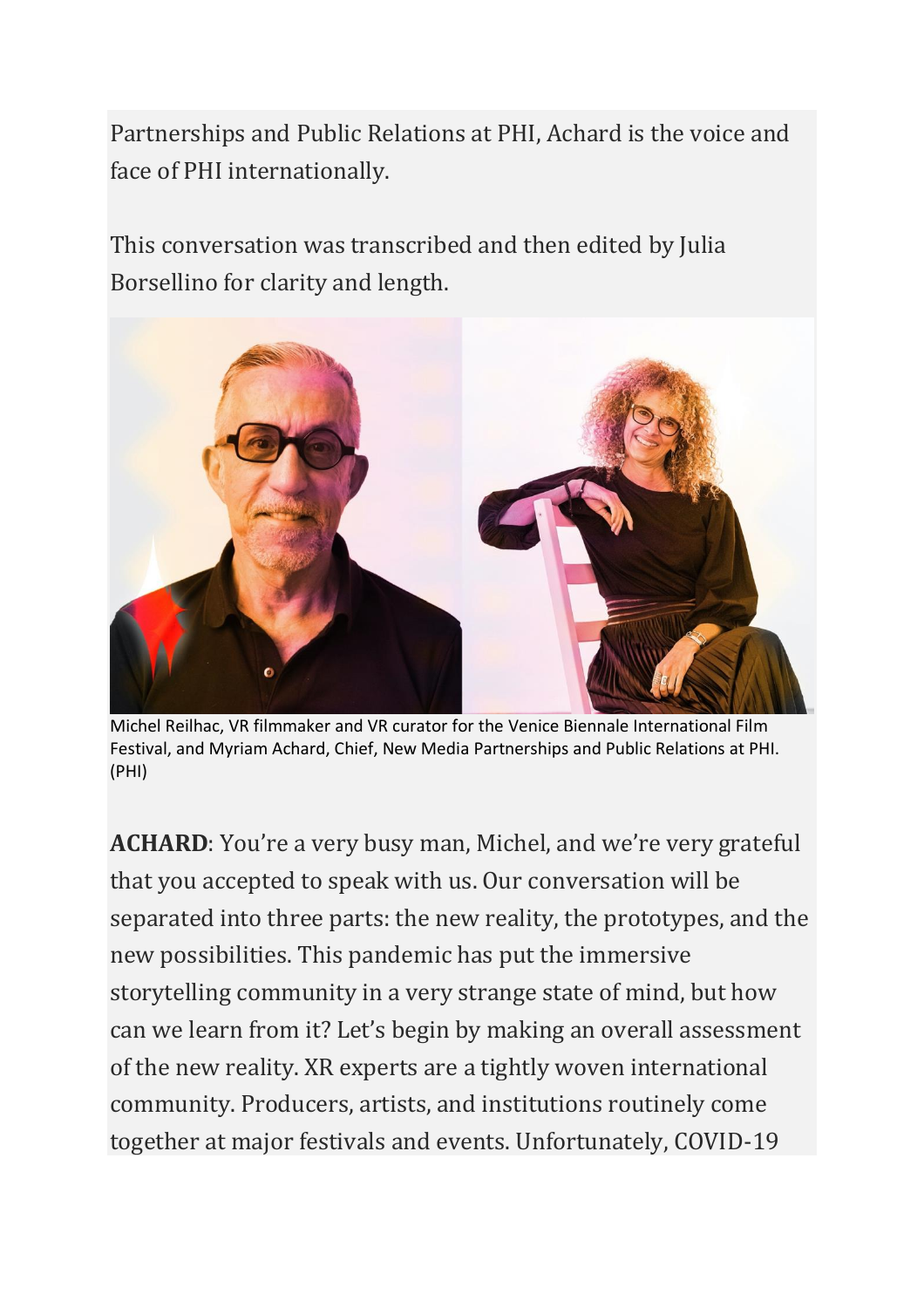has stopped this from happening and the network is suffering as a result. What's your take on what happened to us?

**REILHAC**: Something happened to me during Venice VR Expanded that I'd like to share with you. I should first mention that we rebranded Venice VR as Venice VR Expanded this year. And while the Venice Film Festival still took place physically, the whole VR section of it was only available online for those who were in Venice. I ended up spending 9 hours a day with a headset on, locked in an office, where I was virtually interacting with those in attendance. But after nine hours every day, I was a complete zombie when I took my headset off at night. The real world felt incredibly dark, empty, and boring in comparison to the virtual world. After three days of this, I realized that what was happening was a complete addiction to the flashy VRChat world. This experience led me to completely reassess the near future using VR technologies. I had to really think hard about what VR is going to become and what my responsibility as a maker is in terms of shaping this new art form. I'm very concerned when I think of what Facebook is about to do with Horizon. VR is so powerful that the danger of addiction and disconnection from the real world is huge. The experience I had showed me that the XR community needs to be very careful with what we advocate. The challenges of VR in terms of identity and perception of reality, they're not something that'll only be experienced in the distant future. I experienced it so strongly that it's completely changed my perspective on the matter.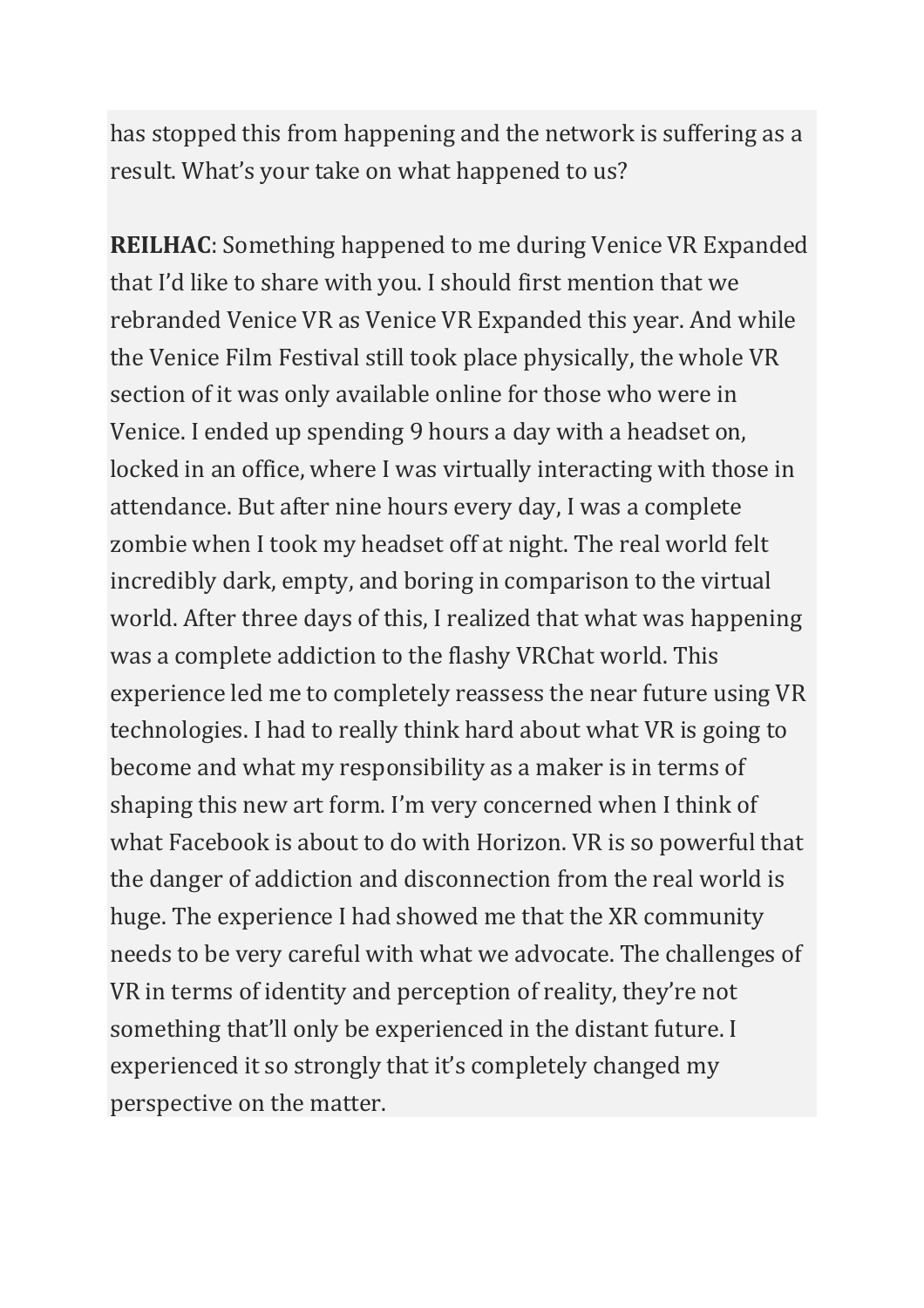## This experience led me to completely reassess the near future using VR technologies. I had to really think hard about what VR is going to become and what my responsibility as a maker is in terms of shaping this new art form.

**ACHARD**: I completely agree with what you're saying. I feel like that was one of the big worries when VR technology first came out, that it would disconnect us from each other even more.. However, I do believe that there is a sort of duality and that the best VR actually brings people together. As creators, producers and exhibitors of XR and VR, it's definitely our responsibility to showcase experiences that are created with a mission to make the viewer more human in mind. There's something very beautiful about experiencing VR that can make you empathize with people you've never met or with parts of the world you've never seen before. And while there are VR films out there that allow us to live in larger-than-life fantasy worlds, it's amazing that we can connect with worlds that we'd never see otherwise. I agree, though, that there's a very fine line in VR and that, as experts in the field, we must be very careful with what we promote. That is our responsibility.

**REILHAC**: The XR community is playing with something that's going to become more and more powerful as it becomes more prevalent in domestic life. What it's going to do to us individually and collectively is going to radically upset the paradigm of identity and how people relate to the world. So, I am now incredibly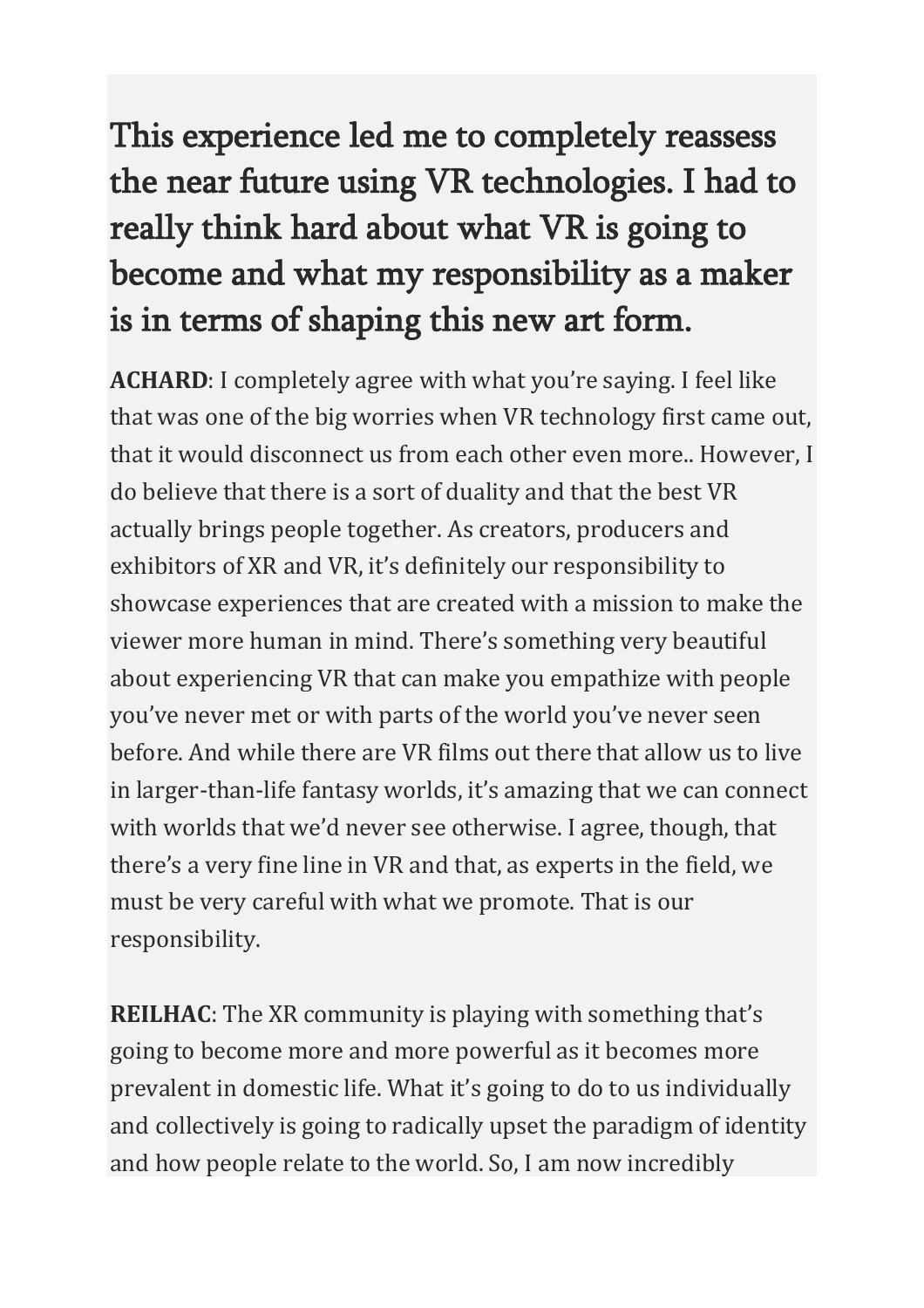cautious about what we promote with VR, what we advertise, and what we play with. This connection within the community is incredibly crucial in terms of pushing the art form, because it truly is an amazing art form. But, at the same time, we need to be super careful about the social interaction dimension of it.



Since May 2020, PHI VR TO GO makes its way into people's homes to take them on a journey around the globe through virtual reality. PHI VR TO GO has generated an overwhelming response in Montreal, which conducted its implementation in Quebec city. (PHI)

**ACHARD**: Yes. People spend hours mindlessly scrolling through social media, obsessing over it. I can just imagine that this will get worse once the VR technology aspect is added in. Like you've experienced firsthand, it can cause a lot of unnecessary social anxiety and addiction issues within our society. Watching VR could become as mindless as scrolling through Instagram if the social media aspect isn't regulated. It could become almost overwhelming. That's why I believe that the curation of VR pieces is super important, especially now that VR is becoming more and more accessible at home. There's a lot of work and care that goes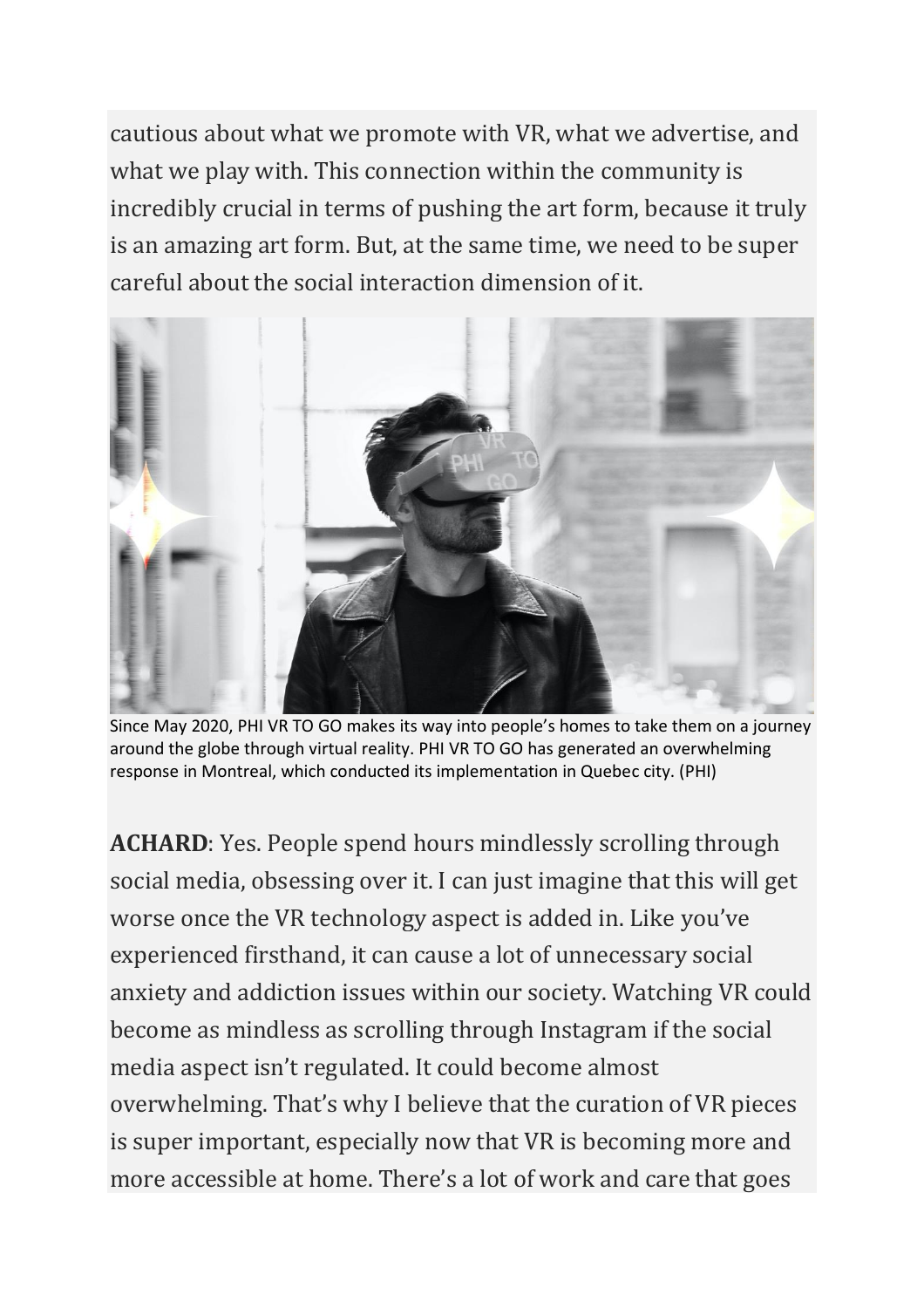into selecting VR pieces that provide cultural and social value to the viewer. When North America went into lockdown, it really took us by surprise. We had no idea that COVID-19 would shut everything down so quickly. All of a sudden, PHI had to find a way to stay in touch with our public. Since people were not able to come to us anymore, how could we go into their homes? That was the idea behind the PHI VR TO GO initiative. But do you think that the XR community should maybe be more cautious about VR going domestic? I'm curious to hear your thoughts on that.

**REILHAC**: Yeah. I think there's a big difference in offering — as producers, exhibitors and makers — high-quality experiences that take you into a fiction world, just like books or films do. That is something that we can explore and develop. But I am now making a very clear distinction between doing that versus promoting VR as a social network. The consequence of the experience I shared with you is that I have dropped out entirely of Facebook, Instagram, and all of that bullshit. It's just so toxic for us as individuals and as societies. When Facebook launches Horizon, it's going to be another massive way of controlling our behaviours. It's like a modern Disneyland. It's a way of hygienizing profiles, behaviours, and interactions. It takes away any kind of originality and I'm really worried about this. Social networks have been proven to be incredibly destructive in terms of building original identities, particularly for young people. So, I'm now a very strong activist against VR being a part of social networking. We need to be very careful.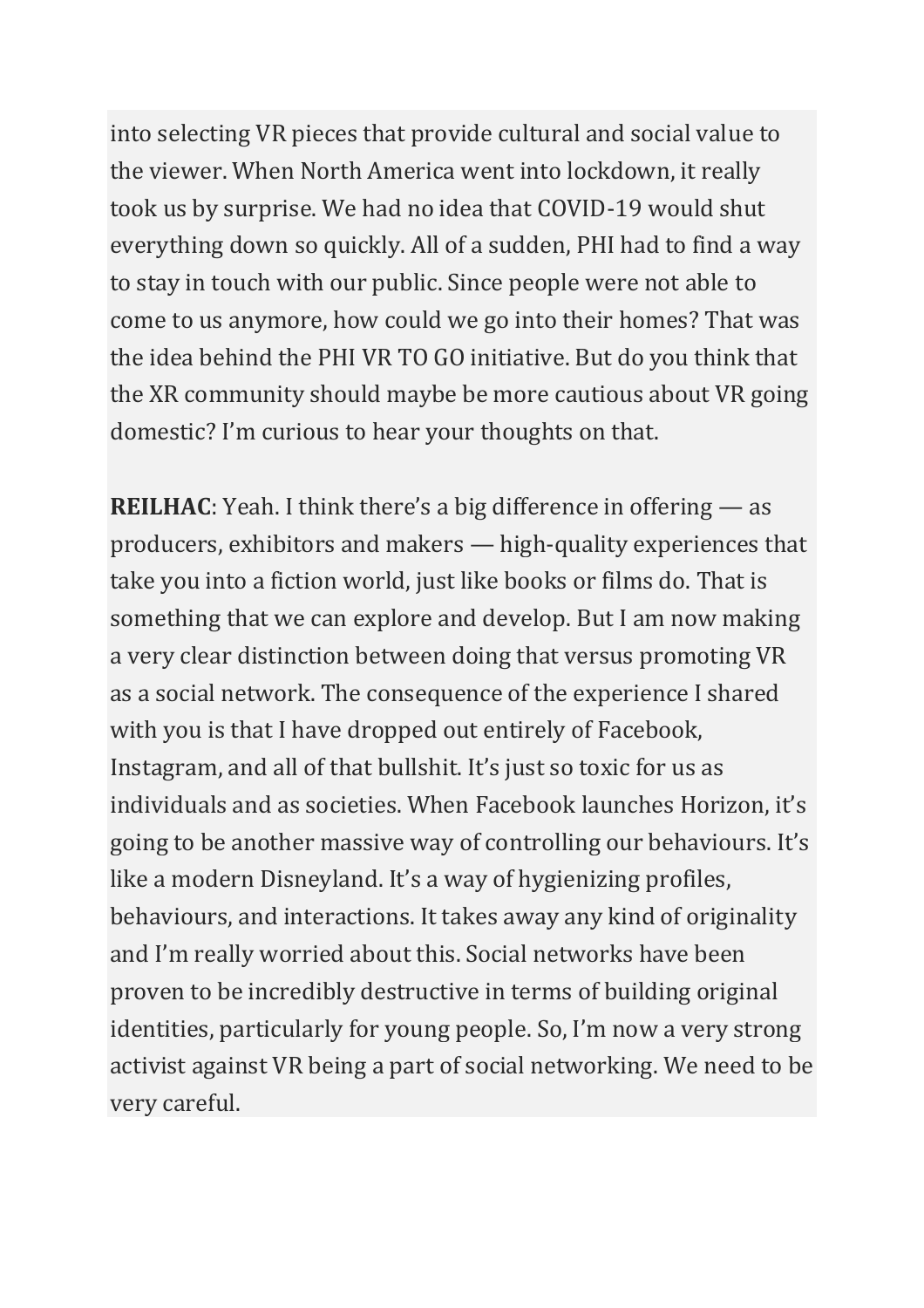**ACHARD**: I agree, Michel, we do need to be very careful. Let's get into the second part of the discussion, which is about the prototypes. This is about getting concrete in this new normal like you did with Venice VR Expanded, for example. To add in a bit of context for those who are reading this, you had fifteen satellite spaces around the world agree to physically showcase almost the entire VR selection of Venice VR Expanded. The PHI Centre was the only satellite space in Canada and it was really a big success overall. Can you tell us more about how the idea came to be and how this situation affected the selection?

**REILHAC**: The selection was affected by the fact that we could not select any physical installations. You understand this well, because the PHI Centre has become a major partner in producing the set design and all of the user experience of installations from a physical design standpoint. We couldn't do that because we didn't have a physical place. Aside from that, we decided that we would not restrict our choices on the basis of platforms or formats. We knew that we were making our life a lot more complicated but we wanted to respect the integrity of each piece by showing them in their original format on the original platforms that they had been designed for. We ended up having to jump from VRChat to HTC Viveport to Oculus to a few ad hoc platforms. The biggest challenge for us was the multiplicity of platforms. You started PHI VR TO GO because people could not come to the PHI Centre and that same sort of idea led me to suggest the idea of the satellites. Since people were not going to be able to come to Venice physically, I wanted to find a way to have Venice come to them. And indeed, it was a big success. Almost all the pieces we showed were world premieres. It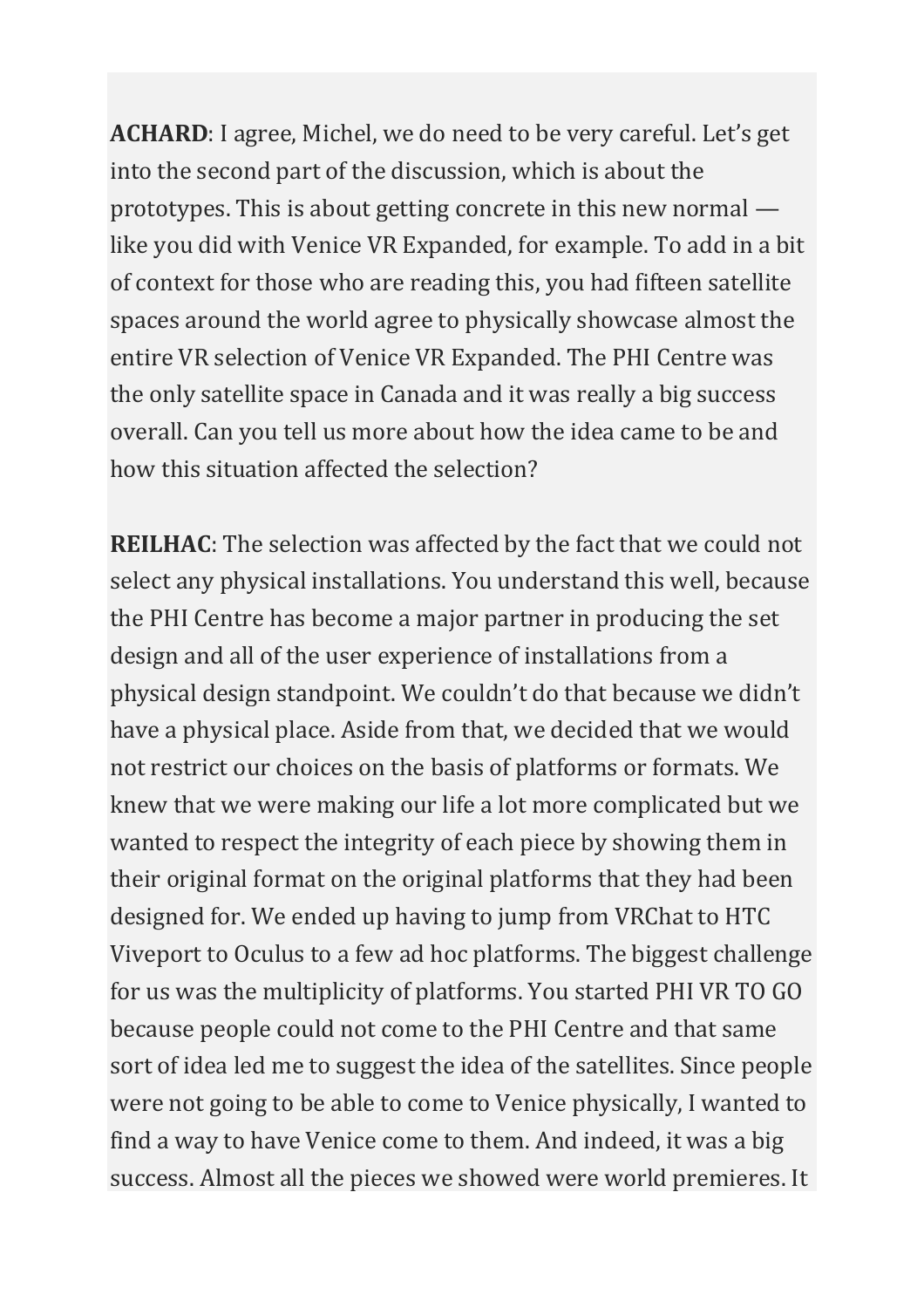featured some of the very best work that is being done in the world today.



This year, from September 2nd to 12th, PHI Centre was amongst the international satellite locations collaborating with the Venice Mostra's virtual reality section (Venice International Film Festival) to present a selection of virtual reality works to the Montreal public. (PHI)

**ACHARD**: How you were able to bring that network of satellite spaces together for this was really groundbreaking. Some spaces, like the PHI Centre or Paris' Diversion at the CENTQUATRE, were already equipped with the in-house expertise needed to exhibit VR. However, PHI was still challenged by this project. First off, the user experience was quite difficult to manage. Our amazing exhibition mediators can usually take the time to explain the VR works and headsets properly to our visitors, but that simply wasn't possible due to the COVID procedures in place. It was also technically challenging to present almost 40 different works on various platforms. On top of that, we had decided to create a new VR equipment-cleaning protocol to ensure that we were being extra safe. Some of the satellite spaces didn't have our expertise;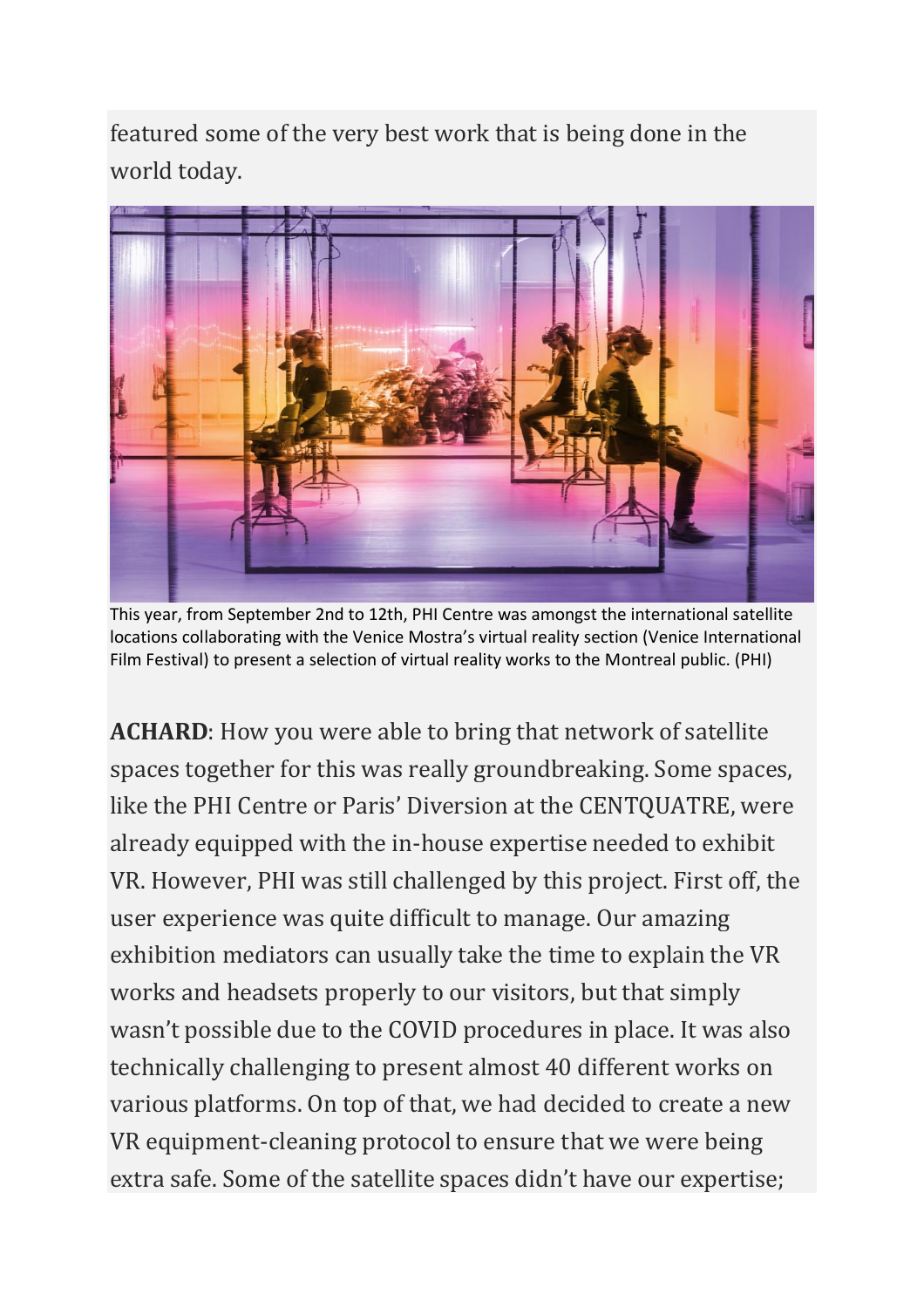they were just so enthusiastic to take part in the experience. Did they know what they were getting into before they said yes?

## **REILHAC**: They didn't.

**ACHARD**: What did they learn during this process and how did they learn so quickly? I know that many of them enjoyed the experience and still want to be part of the XR network, but it was really tough for some of them.

**Reilhac**: Yes, it was tough because the technology involved is still complex. Thankfully, it's getting easier. But you always underestimate the issues and bugs that arise due to compatibility between softwares or hardwares in VR. Unfortunately, some venues had to drop out because they couldn't solve certain problems. We did try to help them and the Parisian team from Diversion stepped in to serve as a sort of technical liaison between all the satellites. The beauty of the network is that all fifteen venues that participated are now connected and want to continue to do things together. They want to facilitate the circulation of works, shows, and exhibitions. I find that to be a wonderful and encouraging sign. I think that in order for the whole community to move onto the next step, we need to build a market so that the VR works being created can start generating income by having people pay to watch them. We are at that stage and anything that facilitates and accelerates the distribution of the exhibition of creative works is, I think, a priority. Venice VR Expanded was successful in many ways, but I think that we still have a lot of work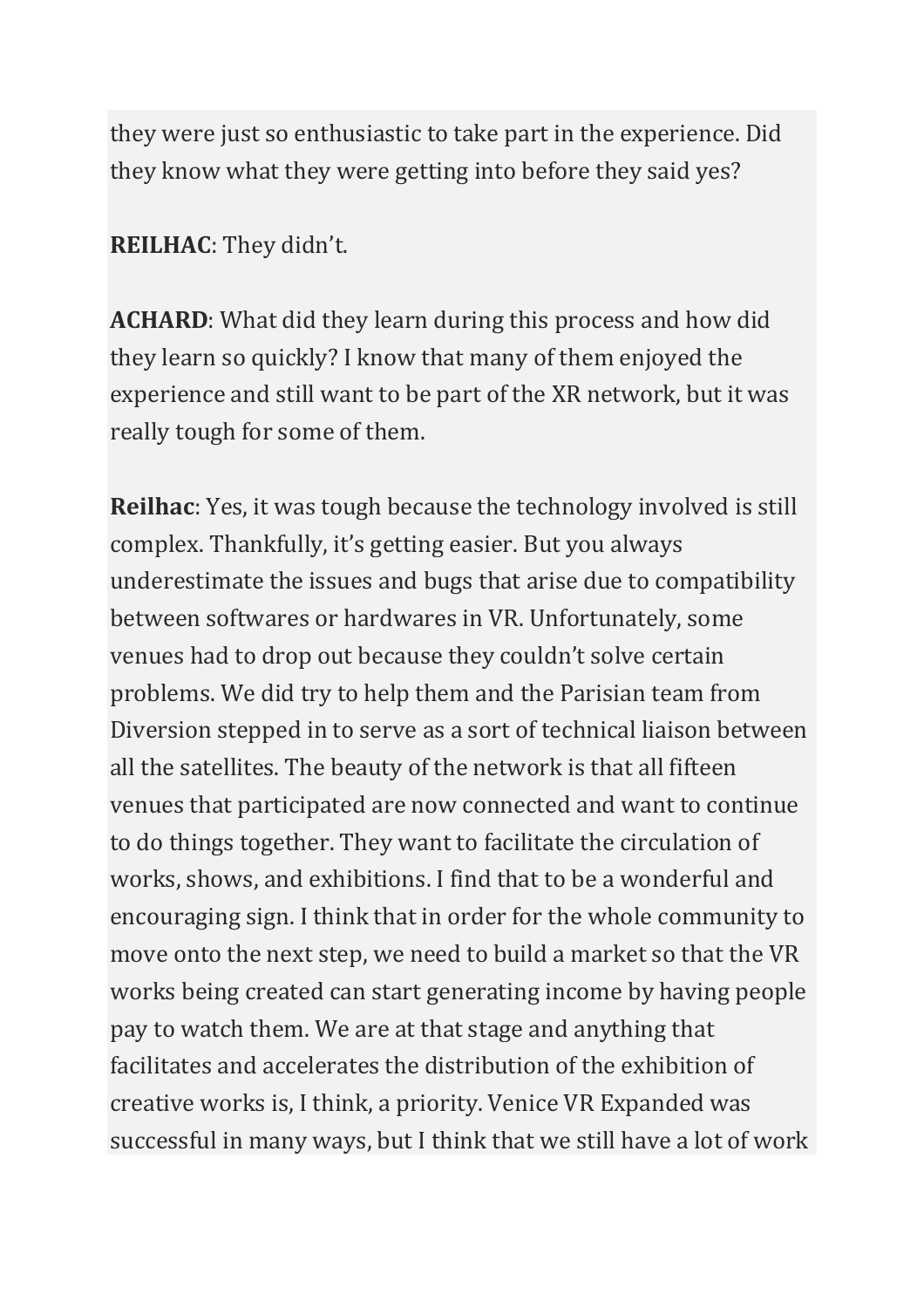that we can do. Finding simpler ways to jump from one format to the other will definitely be a priority for us for the next editions.

The beauty of the network is that all fifteen venues that participated are now connected and want to continue to do things together. They want to facilitate the circulation of works, shows, and exhibitions.

**ACHARD**: Now, the third part of this discussion is about the new possibilities. As you know, Michel, PHI is in constant search of new modes of artistic exploration. We're always looking for ways to deepen human connection through art. We already spoke about PHI VR TO GO, which I think was, I don't want to say groundbreaking because it's not the right term — but it seemed to gather a lot of interest within the network.

**REILHAC**: Well, it was groundbreaking.

**ACHARD**: We did have London, New York, and Paris calling about it because they wanted to work with us. So yes, I think there's definitely something there. It seems that the playground of what's possible for the XR community has now been extended. But what are the new boundaries? We are now eight months into this pandemic. The community knows that it's not going to stop soon, so we need to take advantage of this new playground. But do we even have new boundaries? What is your take on that?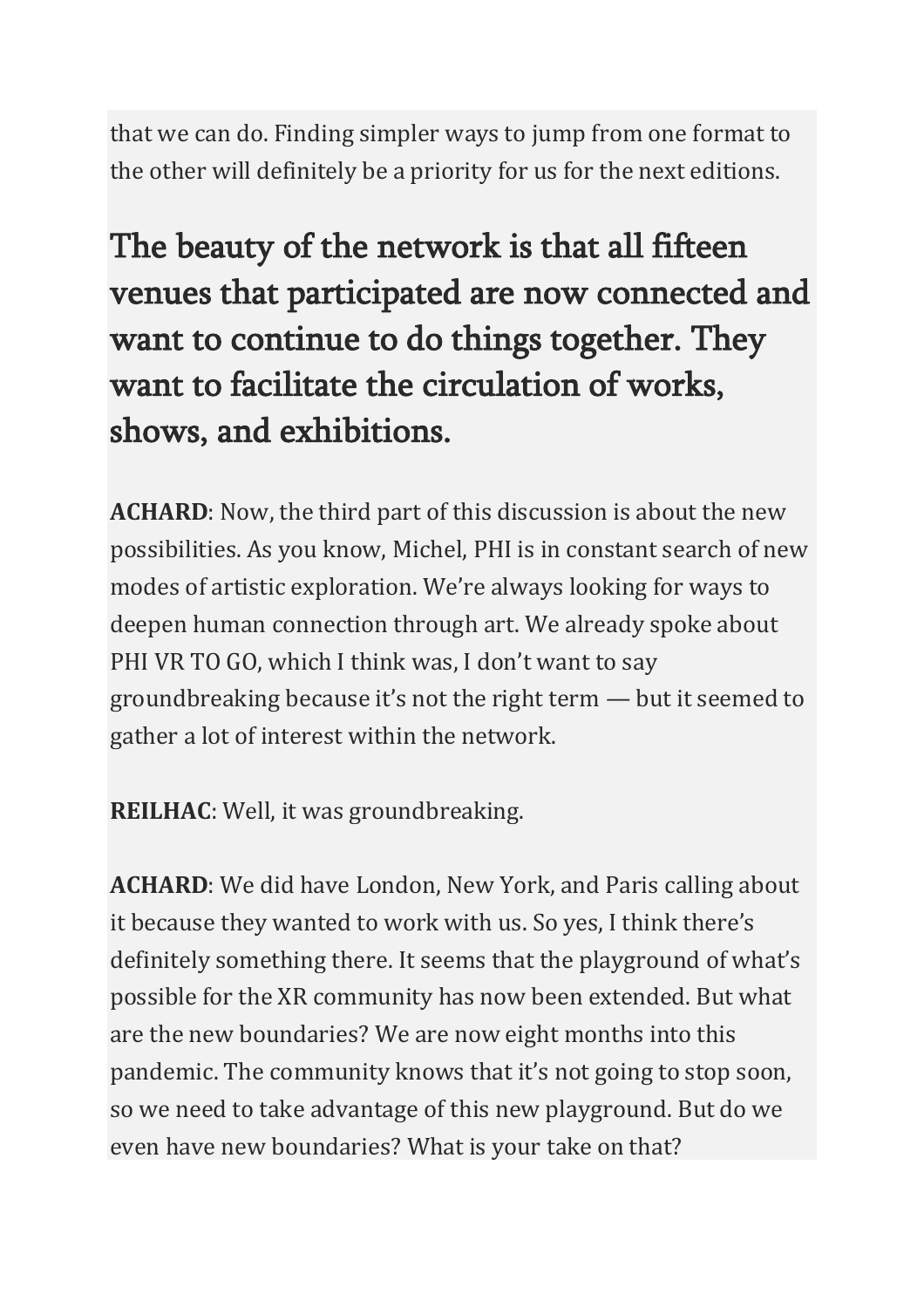**REILHAC**: One thing that's for sure is that when you don't have physical presence, VR is the next best thing. Of course, nothing replaces physical presence and being together to work or play, but I love how the world's current reality of social distancing has accelerated the exploration of platforms that can be used to be together online. So, yes, the playground is expanding rapidly. There are lots of startups, lots of new formats, and new platforms that are exploring the field. There are also more people coming now from different industries. I was at the fashion week in Brussels and the fashion world is diving into VR right now with the whole phenomenon of virtual models and influencers. People are really starting to try things with this new medium and I find it very mind-opening. For example, there was recently an auction for a virtual haute couture dress that was sold for  $\epsilon$ 9,000. And this is a dress that only exists virtually. The company that created the dress is a 100% virtual fashion design company based in Amsterdam called The Fabricant. I'd love to see how they work creatively because this is truly art to me.

The creativity that is happening right now in the immersive field is completely breaking the boundaries of what the world considers creative and artistic. The exploration of the medium, the language, and the UX is going in all directions with incredible creativity. I find this exciting. I was talking with Céline Tricart, who is the President of Venice VR and an amazing VR artist, about LARPing — Live Action Role Playing. We're both big fans of it, although I don't have as much time to play as I would like. But I think there's something tremendously exciting about finding an alliance between the physical experience of fiction in our lives and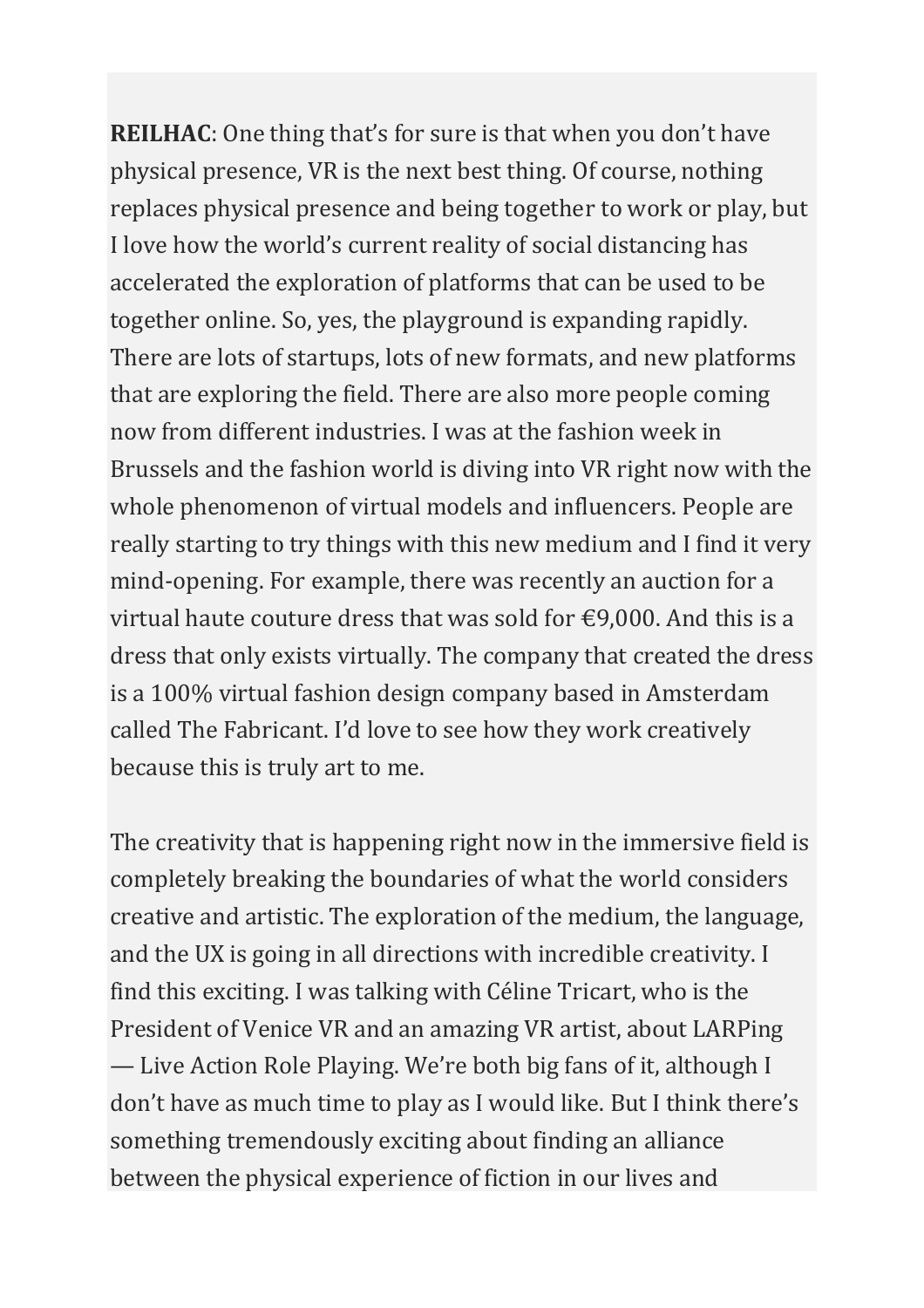bringing it together with the virtual and immersive experience of fiction. These two aspects are super interesting together.

**ACHARD**: Speaking of bringing the physical together with the virtual, PHI is actually working on its own virtual platform called *Émergence*. This platform will create a virtual space for our public that can be accessed both online and in virtual reality. PHI's multidisciplinary programming will be formatted to include events in this virtual space so that our public will be able to experience our artistic happenings virtually at their own pace. They will even be able to access the platform solo or with friends. Some people might be worried that this will replace our physical spaces but PHI sees this virtual world as a complementary aspect to our physical spaces.

The creativity that is happening right now in the immersive field is completely breaking the boundaries of what the world considers creative and artistic.

**REILHAC**: You definitely need both.

**ACHARD**: We need both. I'm so happy to hear you say that.

**REILHAC**: And one feeds the other. I don't think the XR community has even begun to scratch the surface of what kind of creative events can be done by mixing the two. Like events where you can have both a live audience and a digital audience accessing the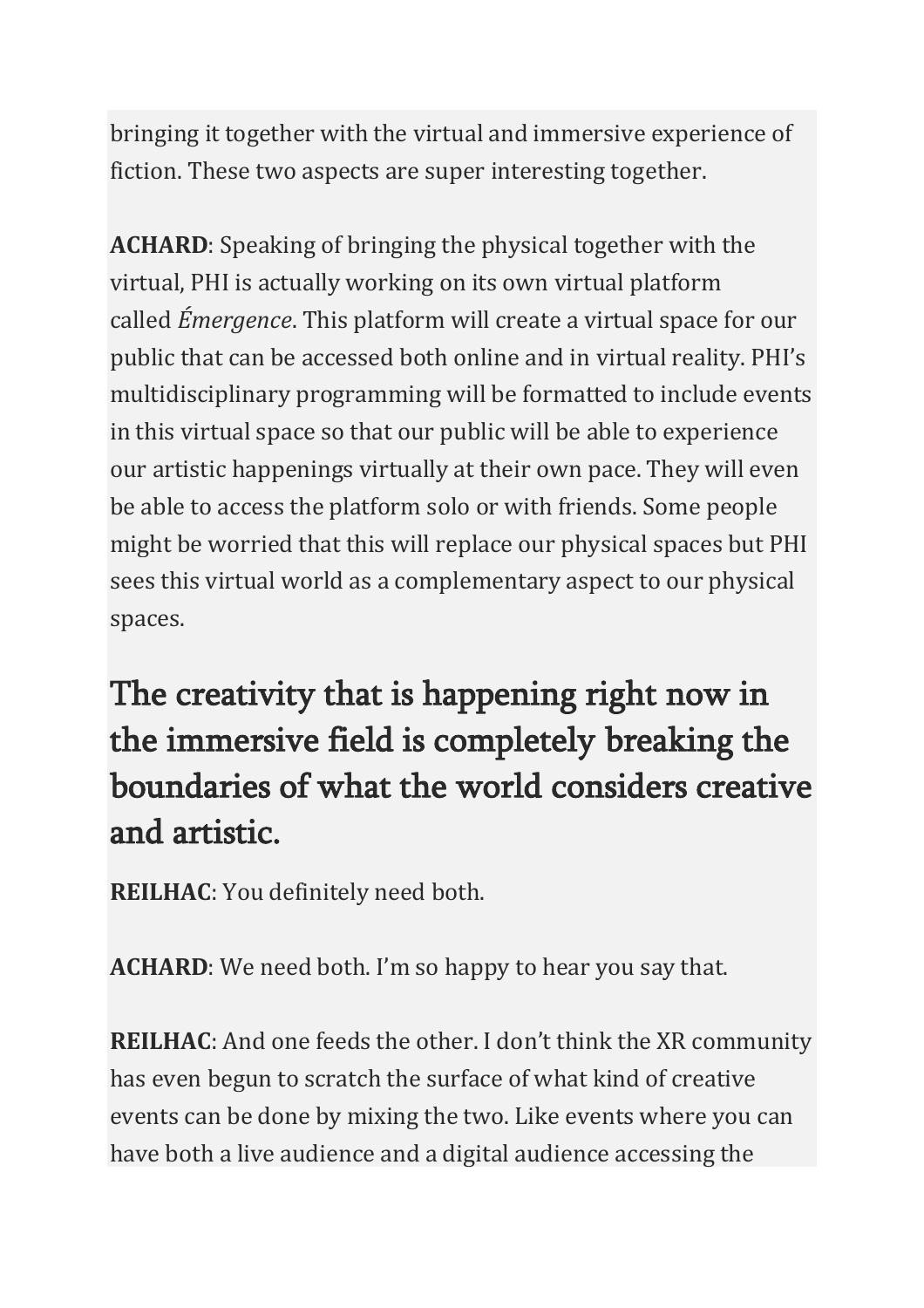moment remotely. Gilles Jobin is a choreographer from Geneva who is really exploring the field, as shown through his piece *La Comédie Virtuelle*, which was performed during Venice VR Expanded by remote dancers. One dancer was in Bangalore, another in Melbourne, others in Geneva, and they were all remotely performing the piece at the same time for a crowd of remote spectators. Everyone was represented by an avatar. It worked so well and was really impressive.

**ACHARD**: I had the privilege of experiencing it and it was quite magical. Okay, Michel, I have a big question for you. Is there anything in this world that's more immersive than VR?

## **REILHAC**: Yes.



Live Action Role-Playing or LARPing is the most immersive fiction experience, according to Michel Reilhac. Within a fictional setting but real environment, participants represented by their avatars have physical interactions with each other. (PHI)

**ACHARD**: What is it?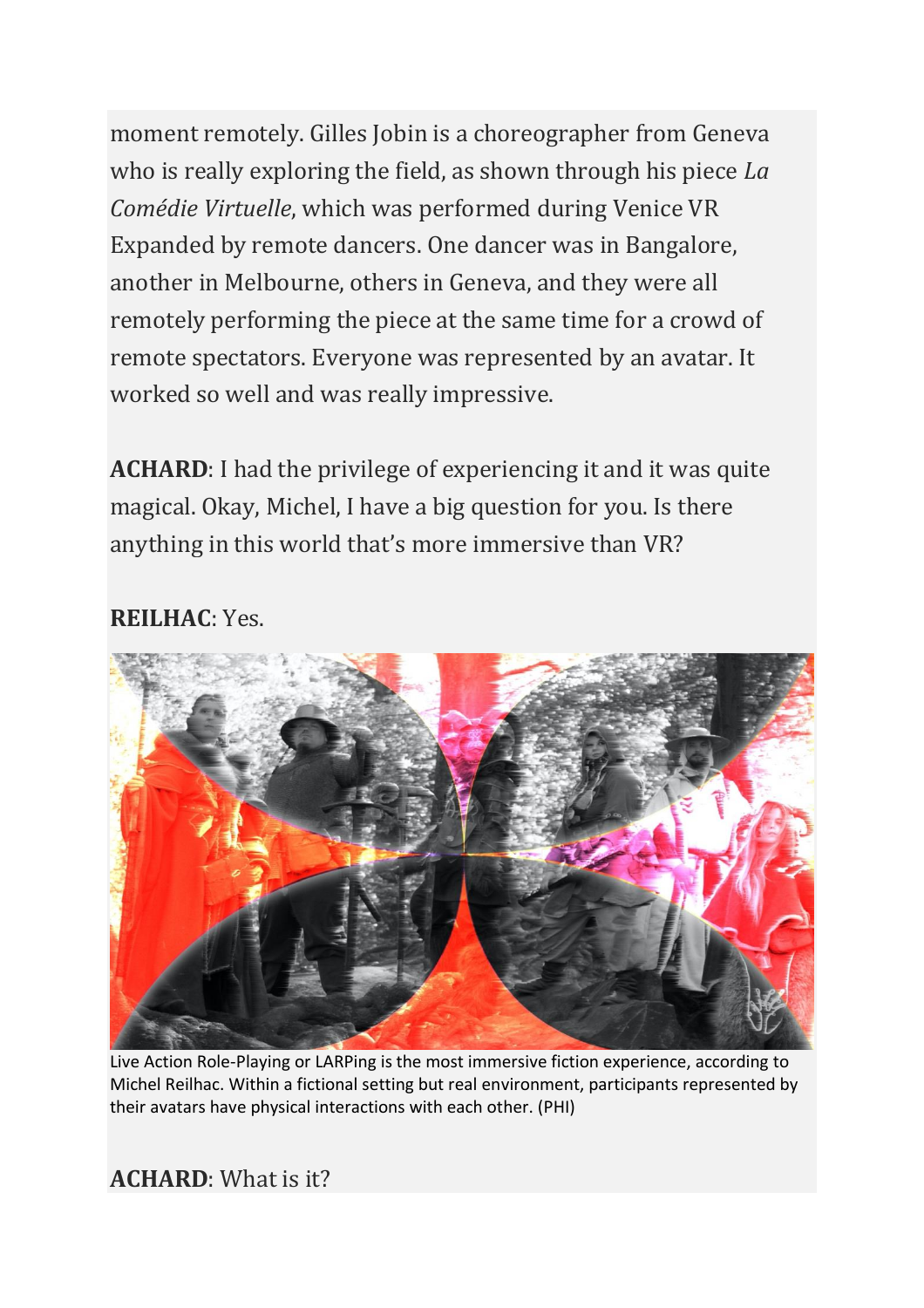**REILHAC**: Sex. Sex and LARPing. Live Action Role Play to me is the top of the pyramid of immersive experiences because you actually become someone else in a fiction bubble with others — and it's all real. I would strongly recommend anyone working in VR to experiment with LARPing because it is the highest level of immersive fiction experiences. It's not for everyone, but for those who are playfully uninhibited, it's a great way to reconnect with that child-like imagination adults lose once they grow up. But the thing that makes VR unique and unsurpassable is when the viewer can experience physically impossible situations as if they were really happening. Like flying or being underwater for a long time. We had tricked some bottles and cocktails in our virtual bar during Venice VR Expanded and you were able to trigger the most spectacular fireworks in the sky or make everything slow motion just by touching a bottle of tequila. Some of the things that feel real in VR are totally impossible in real life. Through documentaries in particular, VR can also create that legendary empathy and understanding of a situation. There's nothing better than VR for that.

**ACHARD**: We're coming to the end of our conversation, Michel. To wrap things up, I want to know if you're hopeful about the future?

**REILHAC**: Totally. I'm hopeful as long as the XR community does not become trapped in optimism that could blind us. Like I said in the beginning, I think the network needs to be aware of what we are doing and we need to be aware of the future that is shaping. Unlike any other new technology, VR is getting ready to happen big time. The impact it will have on our lives is going to be huge.